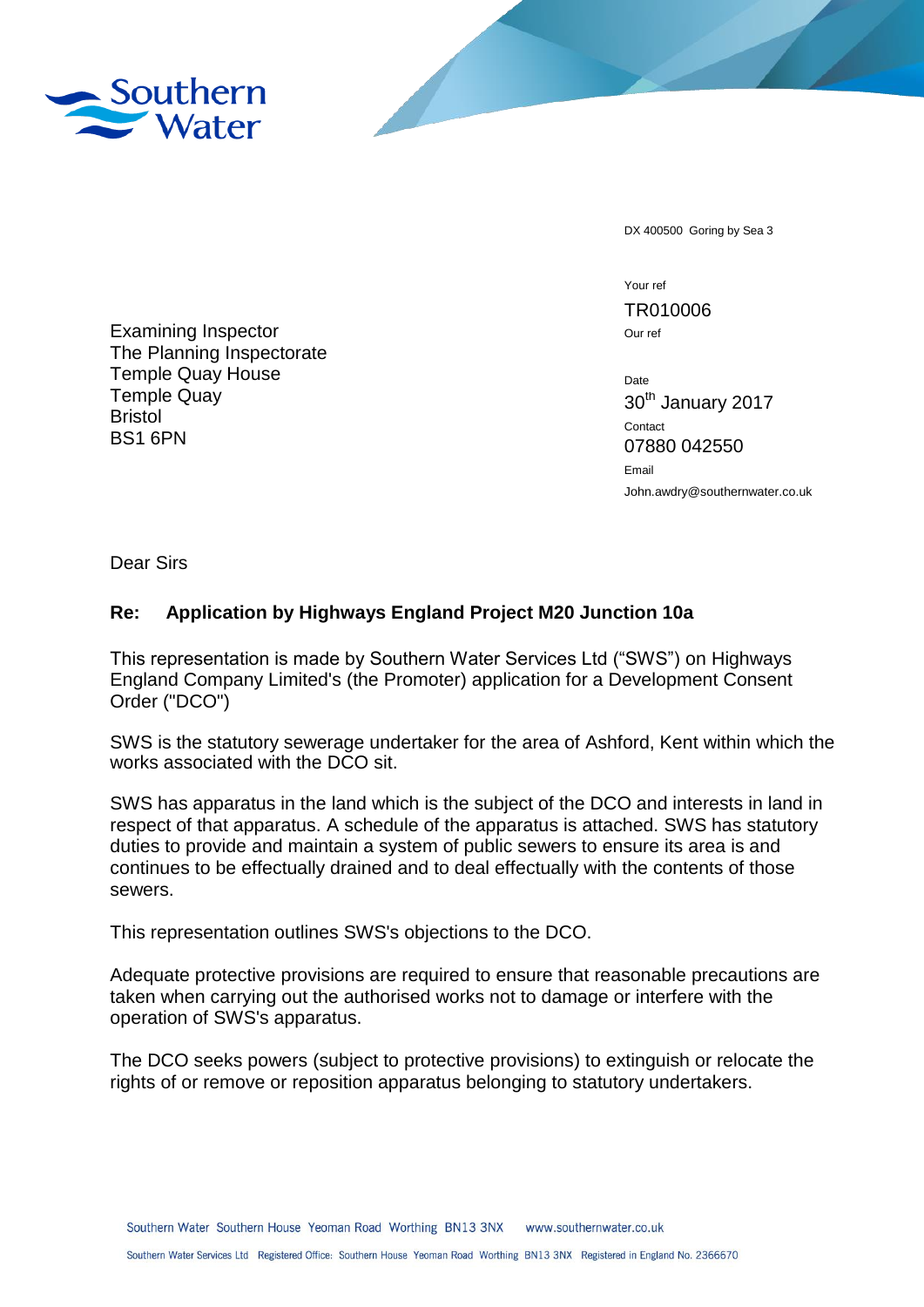

At no time should the implementation of the DCO cause detriment to SWS's undertaking, and SWS's rights in respect of its apparatus should not be extinguished without providing suitable replacement to the satisfaction of SWS. Suitable protective provisions have yet to be agreed with the promoter and as such SWS considers that the implememtation of the DCO in its current form would have an adverse impact on SWS's undertaking.

SWS is in discussion with the promoter with a view to agreeing suitable protective provisions. When and if suitable protective provisions are agreed between SWS and the promoter, SWS will remove its objection to the DCO.

Yours faithfully

**JOHN AWDRY** PRINCIPAL SURVEYOR